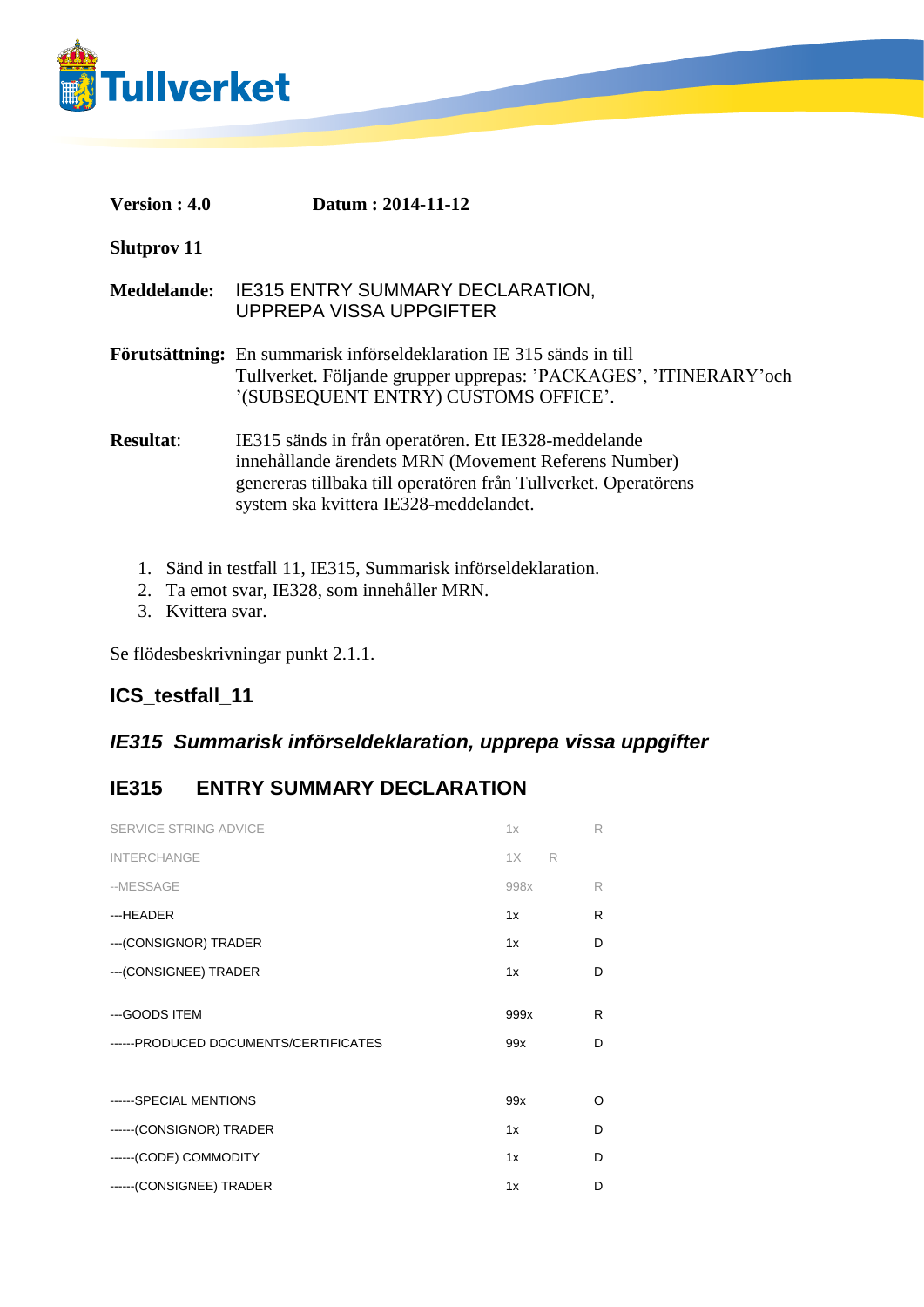| -----CONTAINERS                                | 99x   | Ω |
|------------------------------------------------|-------|---|
| ------ (MEANS OF TRANSPORT AT BORDER) IDENTITY | 999x  | D |
| ------PACKAGES                                 | 99x   | D |
| ------ NOTIFY PARTY                            | 1x    | D |
| --- ITINERARY                                  | 99x   | D |
| --- (LODGEMENT) CUSTOMS OFFICE                 | 1x    | O |
| --- (REPRESENTATIVE) TRADER                    | 1x    | Ω |
| --- (LODGING SUMMARY DECLARATION) PERSON       | 1x    | R |
| ---SEALS ID                                    | 9999x | Ω |
| --- NOTIFY PARTY                               | 1x    | D |
| --- (FIRST ENTRY) CUSTOMS OFFICE               | 1x    | R |
| --- (SUBSEQUENT ENTRY) CUSTOMS OFFICE          | 99x   | Ω |
| ---(ENTRY CARRIER) TRADER                      | 1x    | റ |

## **---HEADER**

| Reference number                                   | R | an22           | <b>LRN/Tull-ID</b>          |
|----------------------------------------------------|---|----------------|-----------------------------|
| Transport mode at border                           | R | n.2            | 3                           |
| Identity of means of transport crossing border     | D | an.27          | <b>ART687</b>               |
| Identity of means of transport crossing border LNG | O | a2             |                             |
| Nationality of means of transport crossing border  | D | a2             | DE                          |
| Total number of items                              | R | n.5            | $\mathbf{2}$                |
| Total number of packages                           | D | n7             | 72                          |
| Total gross mass                                   | O | n.11,3         | 950                         |
| Declaration place                                  | R | an35           | Stockholm                   |
| Declaration place LNG                              | O | a2             |                             |
| Specific Circumstance Indicator                    | O | a1             |                             |
| Transport charges/ Method of Payment               | O | a1             | н                           |
| <b>Commercial Reference Number</b>                 | D | an70           | <b>ABC123</b>               |
| Conveyance reference number                        | D | an35           | <b>XYZ567</b>               |
| Place of unloading LNG                             | O | a <sub>2</sub> |                             |
| Place of loading LNG                               | O | a2             |                             |
| Place of loading                                   | D | an35           | <b>TR Ankara</b>            |
| Place of unloading                                 | O | an35           | <b>SE Göteborg</b>          |
| Declaration date and time                          | R | n12            | 'Dagens datum och<br>tid'   |
| --- (CONSIGNOR) TRADER                             |   |                |                             |
| Name                                               | D | an35           | <b>Leather Garments Inc</b> |
| Street and number                                  | D | an35           | PO 123                      |
| Postal code                                        | D | an.9           | <b>BX4567</b>               |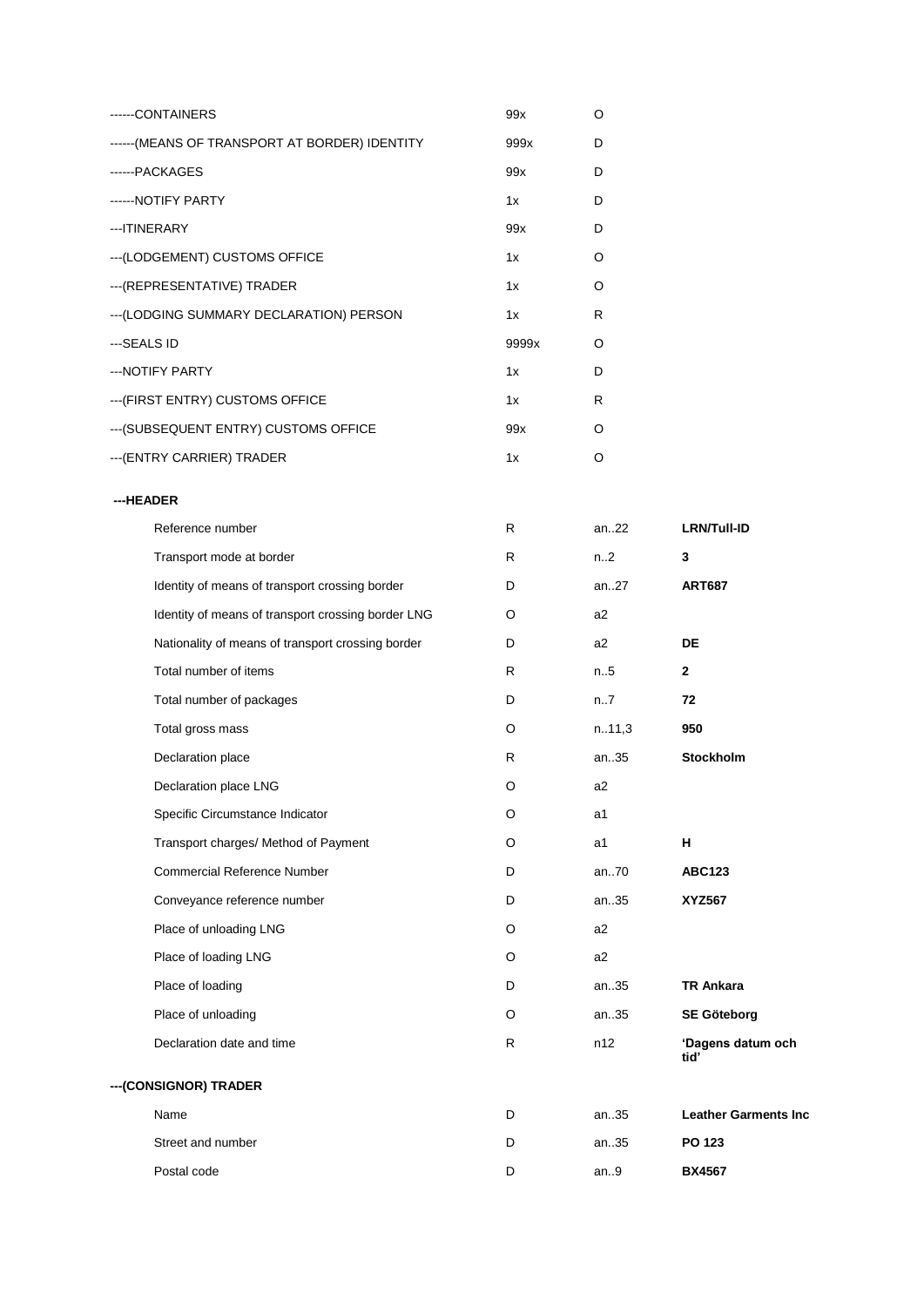| City                                  | D | an35   | Ankara        |
|---------------------------------------|---|--------|---------------|
| Country code                          | D | a2 8   | <b>TR</b>     |
| NAD LNG                               | O | a2     |               |
| <b>TIN</b>                            | O | an17   |               |
| --- (CONSIGNEE) TRADER                |   |        |               |
| Name                                  | D | an35   |               |
| Street and number                     | D | an35   |               |
| Postal code                           | D | an.9   |               |
| City                                  | D | an35   |               |
| Country code                          | D | a2     |               |
| NAD LNG                               | O | a2     |               |
| <b>TIN</b>                            | D | an17   | SE5090722843  |
| --- GOODS ITEM                        |   |        |               |
| Item number                           | R | n.5    | $\mathbf{1}$  |
| Goods description                     | O | an280  | Skinnjackor   |
| Goods description LNG                 | O | a2     |               |
| Gross mass                            | D | n.11,3 | 700           |
| Transport charges/ Method of Payment  | D | a1     |               |
| <b>Commercial Reference Number</b>    | D | an70   | <b>ABC123</b> |
| UN dangerous goods code               | O | an4    |               |
| Place of loading LNG                  | O | a2     |               |
| Place of unloading LNG                | O | a2     |               |
| Place of loading                      | D | an35   |               |
| Place of unloading                    | D | an35   |               |
| ------PRODUCED DOCUMENTS/CERTIFICATES |   |        |               |
| Document type                         | R | an. 4  | N271          |
| Document reference                    | R | an35   | LG658         |
| Document reference LNG                | O | a2     |               |
| ------SPECIAL MENTIONS                |   |        |               |
| Additional information coded          | R | an.5   |               |
| ------(CONSIGNOR) TRADER              |   |        |               |
| Name                                  | D | an35   |               |
| Street and number                     | D | an35   |               |
| Postal code                           | D | an.9   |               |
| City                                  | D | an35   |               |
| Country code                          | D | a2     |               |
| NAD LNG                               | O | a2     |               |
| TIN                                   | O | an17   |               |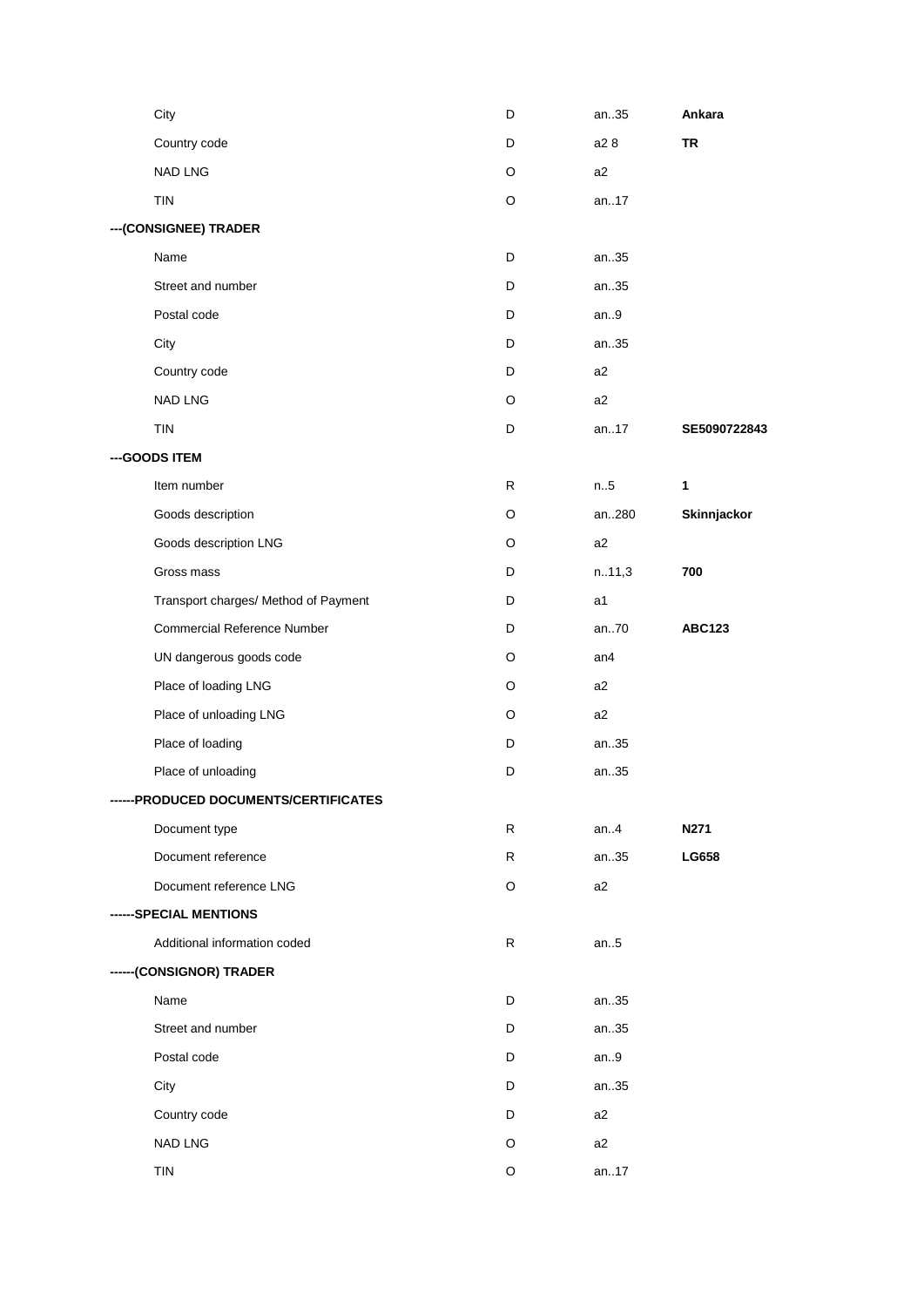| ------(CODE) COMMODITY                             |    |       |                     |
|----------------------------------------------------|----|-------|---------------------|
| <b>Combined Nomenclature</b>                       | R  | an.8  | 4203 10 00          |
| ------(CONSIGNEE) TRADER                           |    |       |                     |
| Name                                               | D  | an35  |                     |
| Street and number                                  | D  | an35  |                     |
| Postal code                                        | D  | an.9  |                     |
| City                                               | D  | an35  |                     |
| Country code                                       | D  | a2    |                     |
| <b>NAD LNG</b>                                     | O  | a2    |                     |
| <b>TIN</b>                                         | D  | an17  |                     |
| --CONTAINERS                                       |    |       |                     |
| Container number                                   | R. | an17  |                     |
| ------(MEANS OF TRANSPORT AT BORDER) IDENTITY      |    |       |                     |
| Nationality                                        | D  | a2    |                     |
| Identity of means of transport crossing border     | R  | an27  |                     |
| Identity of means of transport crossing border LNG | O  | a2    |                     |
| ------PACKAGES                                     |    |       |                     |
| Marks & numbers of packages                        | D  | an140 | <b>LG INC 1-40</b>  |
| Marks & numbers of packages LNG                    | O  | a2    |                     |
| Kind of packages                                   | R  | an.3  | <b>CT</b>           |
| Number of packages                                 | D  | n.5   | 40                  |
| Number of pieces                                   | D  | n.5   |                     |
| ------PACKAGES                                     |    |       |                     |
| Marks & numbers of packages                        | D  | an140 | <b>LG INC 41-70</b> |
| Marks & numbers of packages LNG                    | O  | a2    |                     |
| Kind of packages                                   | R  | an.3  | $\mathsf{cs}$       |
| Number of packages                                 | D  | n.5   | 30                  |
| Number of pieces                                   | D  | n.5   |                     |
| ------NOTIFY PARTY                                 |    |       |                     |
| TIN                                                | O  | an17  |                     |
| Name                                               | D  | an35  |                     |
| Street and number                                  | D  | an35  |                     |
| City                                               | D  | an35  |                     |
| NAD LNG                                            | O  | a2    |                     |
| Postal code                                        | D  | an.9  |                     |
| Country code                                       | D  | a2    |                     |

**---GOODS ITEM**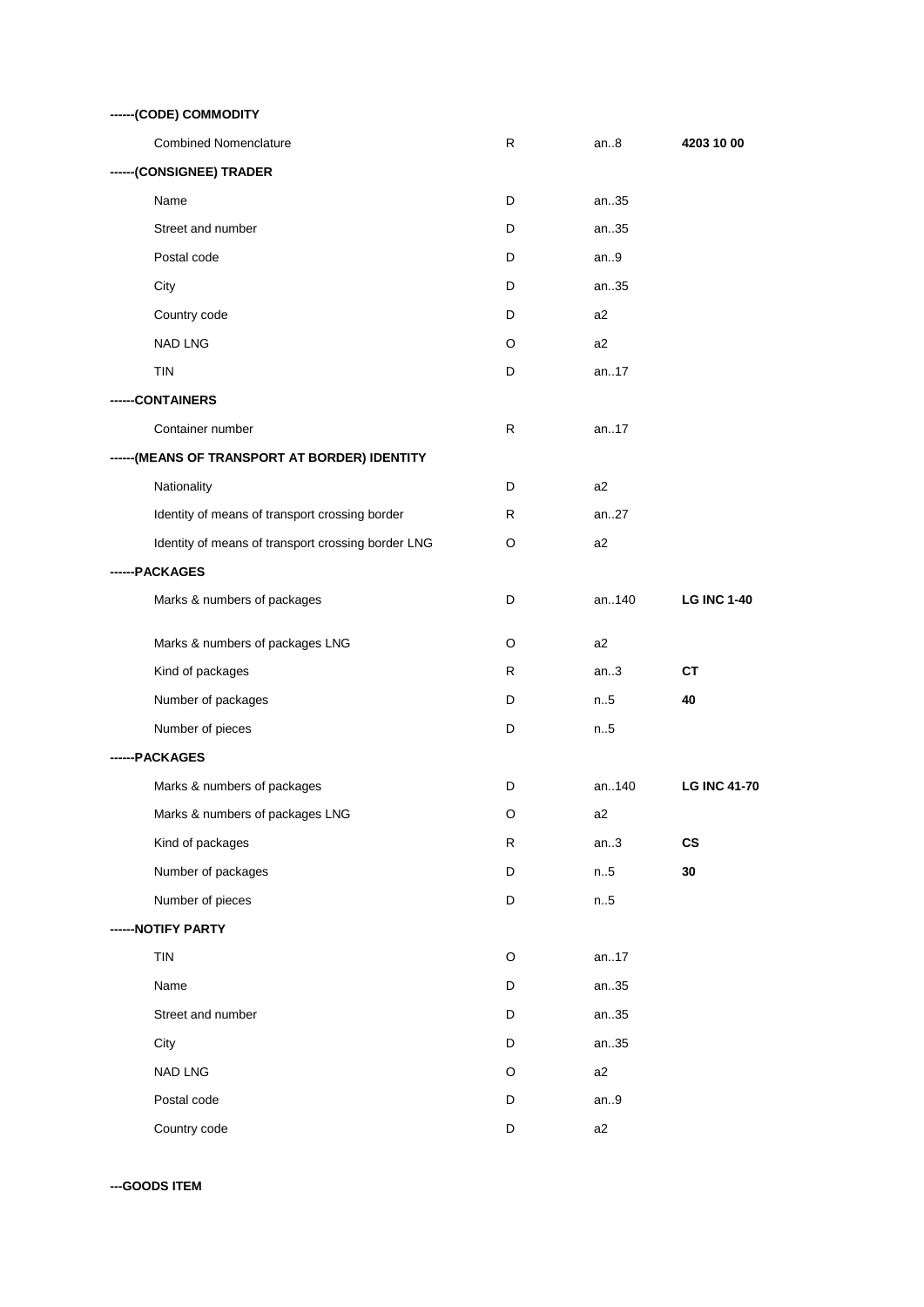| Goods description<br>an280<br>O<br>vätgas<br>Goods description LNG<br>O<br>a2<br>Gross mass<br>D<br>n.11,3<br>250<br>Transport charges/ Method of Payment<br>D<br>a1<br><b>Commercial Reference Number</b><br>an.70<br>D<br><b>ABC123</b><br>UN dangerous goods code<br>O<br>an4<br>Place of loading LNG<br>O<br>a2<br>Place of unloading LNG<br>O<br>a2<br>Place of loading<br>D<br>an35<br>Place of unloading<br>D<br>an35<br>------PRODUCED DOCUMENTS/CERTIFICATES<br>Document type<br>R<br>an.4<br>N271<br>Document reference<br>R<br>an35<br>LG659<br>Document reference LNG<br>O<br>a2<br>------SPECIAL MENTIONS<br>Additional information coded<br>R<br>an.5<br>------(CONSIGNOR) TRADER<br>Name<br>D<br>an35<br>Street and number<br>D<br>an35<br>Postal code<br>D<br>an.9<br>City<br>D<br>an35<br>Country code<br>D<br>a2<br>NAD LNG<br>O<br>a2<br><b>TIN</b><br>O<br>an17<br>------(CODE) COMMODITY<br><b>Combined Nomenclature</b><br>R<br>an.8<br>------(CONSIGNEE) TRADER<br>Name<br>an35<br>D<br>Street and number<br>D<br>an35<br>Postal code<br>D<br>an.9<br>City<br>D<br>an35<br>Country code<br>D<br>a <sub>2</sub><br>NAD LNG<br>O<br>a2<br>TIN<br>an17<br>D | Item number | $\mathsf R$ | n.5 | $\mathbf{2}$    |
|---------------------------------------------------------------------------------------------------------------------------------------------------------------------------------------------------------------------------------------------------------------------------------------------------------------------------------------------------------------------------------------------------------------------------------------------------------------------------------------------------------------------------------------------------------------------------------------------------------------------------------------------------------------------------------------------------------------------------------------------------------------------------------------------------------------------------------------------------------------------------------------------------------------------------------------------------------------------------------------------------------------------------------------------------------------------------------------------------------------------------------------------------------------------------------|-------------|-------------|-----|-----------------|
|                                                                                                                                                                                                                                                                                                                                                                                                                                                                                                                                                                                                                                                                                                                                                                                                                                                                                                                                                                                                                                                                                                                                                                                 |             |             |     | Bulk, korn samt |
|                                                                                                                                                                                                                                                                                                                                                                                                                                                                                                                                                                                                                                                                                                                                                                                                                                                                                                                                                                                                                                                                                                                                                                                 |             |             |     |                 |
|                                                                                                                                                                                                                                                                                                                                                                                                                                                                                                                                                                                                                                                                                                                                                                                                                                                                                                                                                                                                                                                                                                                                                                                 |             |             |     |                 |
|                                                                                                                                                                                                                                                                                                                                                                                                                                                                                                                                                                                                                                                                                                                                                                                                                                                                                                                                                                                                                                                                                                                                                                                 |             |             |     |                 |
|                                                                                                                                                                                                                                                                                                                                                                                                                                                                                                                                                                                                                                                                                                                                                                                                                                                                                                                                                                                                                                                                                                                                                                                 |             |             |     |                 |
|                                                                                                                                                                                                                                                                                                                                                                                                                                                                                                                                                                                                                                                                                                                                                                                                                                                                                                                                                                                                                                                                                                                                                                                 |             |             |     |                 |
|                                                                                                                                                                                                                                                                                                                                                                                                                                                                                                                                                                                                                                                                                                                                                                                                                                                                                                                                                                                                                                                                                                                                                                                 |             |             |     |                 |
|                                                                                                                                                                                                                                                                                                                                                                                                                                                                                                                                                                                                                                                                                                                                                                                                                                                                                                                                                                                                                                                                                                                                                                                 |             |             |     |                 |
|                                                                                                                                                                                                                                                                                                                                                                                                                                                                                                                                                                                                                                                                                                                                                                                                                                                                                                                                                                                                                                                                                                                                                                                 |             |             |     |                 |
|                                                                                                                                                                                                                                                                                                                                                                                                                                                                                                                                                                                                                                                                                                                                                                                                                                                                                                                                                                                                                                                                                                                                                                                 |             |             |     |                 |
|                                                                                                                                                                                                                                                                                                                                                                                                                                                                                                                                                                                                                                                                                                                                                                                                                                                                                                                                                                                                                                                                                                                                                                                 |             |             |     |                 |
|                                                                                                                                                                                                                                                                                                                                                                                                                                                                                                                                                                                                                                                                                                                                                                                                                                                                                                                                                                                                                                                                                                                                                                                 |             |             |     |                 |
|                                                                                                                                                                                                                                                                                                                                                                                                                                                                                                                                                                                                                                                                                                                                                                                                                                                                                                                                                                                                                                                                                                                                                                                 |             |             |     |                 |
|                                                                                                                                                                                                                                                                                                                                                                                                                                                                                                                                                                                                                                                                                                                                                                                                                                                                                                                                                                                                                                                                                                                                                                                 |             |             |     |                 |
|                                                                                                                                                                                                                                                                                                                                                                                                                                                                                                                                                                                                                                                                                                                                                                                                                                                                                                                                                                                                                                                                                                                                                                                 |             |             |     |                 |
|                                                                                                                                                                                                                                                                                                                                                                                                                                                                                                                                                                                                                                                                                                                                                                                                                                                                                                                                                                                                                                                                                                                                                                                 |             |             |     |                 |
|                                                                                                                                                                                                                                                                                                                                                                                                                                                                                                                                                                                                                                                                                                                                                                                                                                                                                                                                                                                                                                                                                                                                                                                 |             |             |     |                 |
|                                                                                                                                                                                                                                                                                                                                                                                                                                                                                                                                                                                                                                                                                                                                                                                                                                                                                                                                                                                                                                                                                                                                                                                 |             |             |     |                 |
|                                                                                                                                                                                                                                                                                                                                                                                                                                                                                                                                                                                                                                                                                                                                                                                                                                                                                                                                                                                                                                                                                                                                                                                 |             |             |     |                 |
|                                                                                                                                                                                                                                                                                                                                                                                                                                                                                                                                                                                                                                                                                                                                                                                                                                                                                                                                                                                                                                                                                                                                                                                 |             |             |     |                 |
|                                                                                                                                                                                                                                                                                                                                                                                                                                                                                                                                                                                                                                                                                                                                                                                                                                                                                                                                                                                                                                                                                                                                                                                 |             |             |     |                 |
|                                                                                                                                                                                                                                                                                                                                                                                                                                                                                                                                                                                                                                                                                                                                                                                                                                                                                                                                                                                                                                                                                                                                                                                 |             |             |     |                 |
|                                                                                                                                                                                                                                                                                                                                                                                                                                                                                                                                                                                                                                                                                                                                                                                                                                                                                                                                                                                                                                                                                                                                                                                 |             |             |     |                 |
|                                                                                                                                                                                                                                                                                                                                                                                                                                                                                                                                                                                                                                                                                                                                                                                                                                                                                                                                                                                                                                                                                                                                                                                 |             |             |     |                 |
|                                                                                                                                                                                                                                                                                                                                                                                                                                                                                                                                                                                                                                                                                                                                                                                                                                                                                                                                                                                                                                                                                                                                                                                 |             |             |     |                 |
|                                                                                                                                                                                                                                                                                                                                                                                                                                                                                                                                                                                                                                                                                                                                                                                                                                                                                                                                                                                                                                                                                                                                                                                 |             |             |     |                 |
|                                                                                                                                                                                                                                                                                                                                                                                                                                                                                                                                                                                                                                                                                                                                                                                                                                                                                                                                                                                                                                                                                                                                                                                 |             |             |     |                 |
|                                                                                                                                                                                                                                                                                                                                                                                                                                                                                                                                                                                                                                                                                                                                                                                                                                                                                                                                                                                                                                                                                                                                                                                 |             |             |     |                 |
|                                                                                                                                                                                                                                                                                                                                                                                                                                                                                                                                                                                                                                                                                                                                                                                                                                                                                                                                                                                                                                                                                                                                                                                 |             |             |     |                 |
|                                                                                                                                                                                                                                                                                                                                                                                                                                                                                                                                                                                                                                                                                                                                                                                                                                                                                                                                                                                                                                                                                                                                                                                 |             |             |     |                 |
|                                                                                                                                                                                                                                                                                                                                                                                                                                                                                                                                                                                                                                                                                                                                                                                                                                                                                                                                                                                                                                                                                                                                                                                 |             |             |     |                 |
|                                                                                                                                                                                                                                                                                                                                                                                                                                                                                                                                                                                                                                                                                                                                                                                                                                                                                                                                                                                                                                                                                                                                                                                 |             |             |     |                 |
|                                                                                                                                                                                                                                                                                                                                                                                                                                                                                                                                                                                                                                                                                                                                                                                                                                                                                                                                                                                                                                                                                                                                                                                 |             |             |     |                 |
|                                                                                                                                                                                                                                                                                                                                                                                                                                                                                                                                                                                                                                                                                                                                                                                                                                                                                                                                                                                                                                                                                                                                                                                 |             |             |     |                 |

**------CONTAINERS**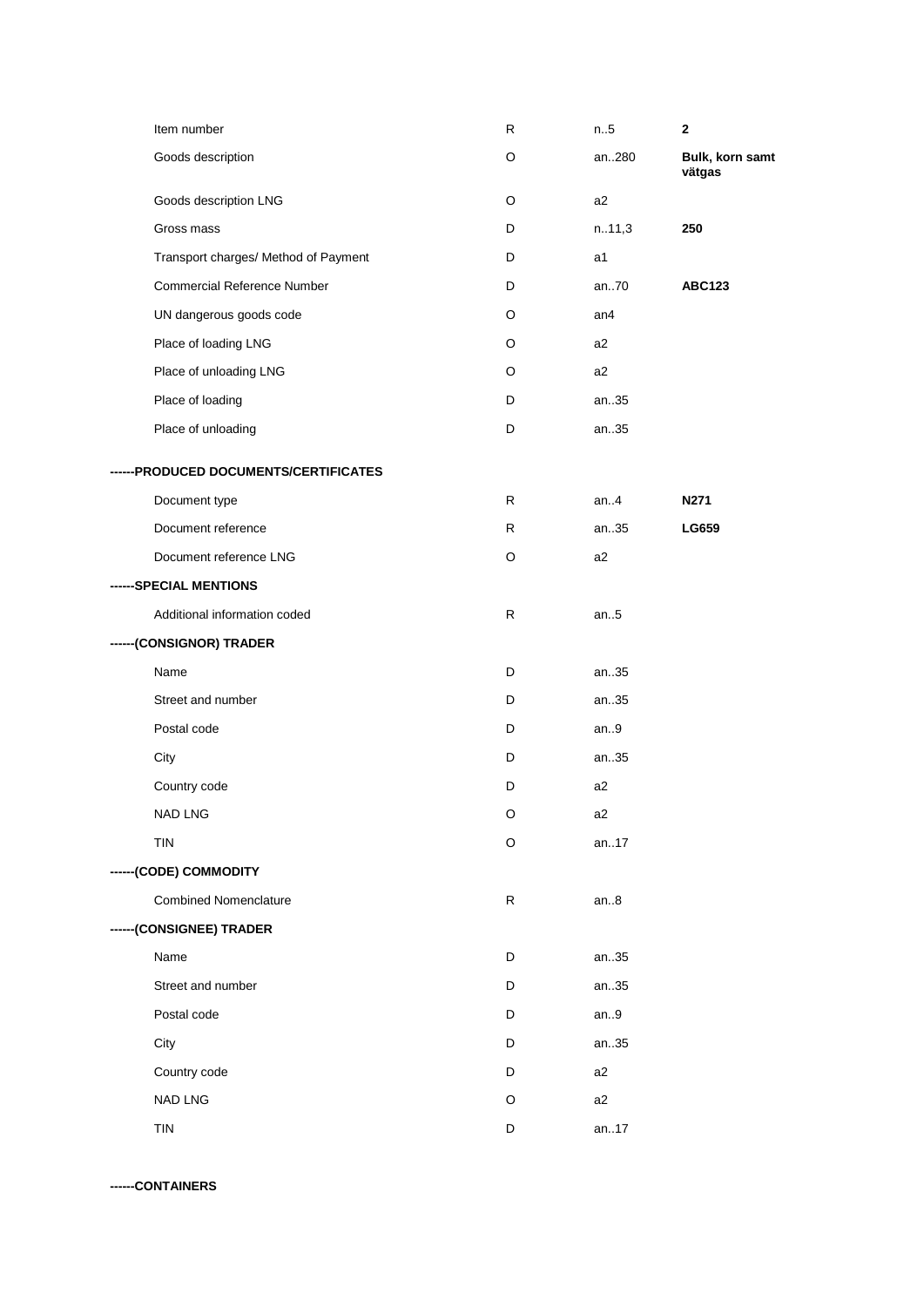| Container number                                   | R  | an17           |           |
|----------------------------------------------------|----|----------------|-----------|
| -(MEANS OF TRANSPORT AT BORDER) IDENTITY           |    |                |           |
| Nationality                                        | D  | a2             |           |
| Identity of means of transport crossing border     | R  | an.27          |           |
| Identity of means of transport crossing border LNG | O  | a2             |           |
| ----PACKAGES                                       |    |                |           |
| Marks & numbers of packages                        | D  | an140          |           |
| Marks & numbers of packages LNG                    | O  | a2             |           |
| Kind of packages                                   | R. | an.3           | <b>VR</b> |
| Number of packages                                 | D  | n5             |           |
| Number of pieces                                   | D  | n.5            |           |
| ------PACKAGES                                     |    |                |           |
| Marks & numbers of packages                        | D  | an140          |           |
| Marks & numbers of packages LNG                    | O  | a2             |           |
| Kind of packages                                   | R  | an.3           | VQ        |
| Number of packages                                 | D  | n5             |           |
| Number of pieces                                   | D  | n.5            |           |
| -NOTIFY PARTY                                      |    |                |           |
| <b>TIN</b>                                         | O  | an17           |           |
| Name                                               | D  | an35           |           |
| Street and number                                  | D  | an35           |           |
| City                                               | D  | an35           |           |
| NAD LNG                                            | O  | a2             |           |
| Postal code                                        | D  | an.9           |           |
| Country code                                       | D  | a2             |           |
| ---ITINERARY                                       |    |                |           |
| Country of routing code                            | R  | a <sub>2</sub> | <b>TR</b> |
| --- ITINERARY                                      |    |                |           |
| Country of routing code                            | R  | a2             | DK        |
| ---ITINERARY                                       |    |                |           |
| Country of routing code                            | R  | a <sub>2</sub> | SE        |
| --- (REPRESENTATIVE) TRADER                        |    |                |           |
| TIN                                                | R  | an17           |           |
| Name                                               | D  | an35           |           |
| Street and number                                  | D  | an35           |           |
| Country code                                       | D  | a2             |           |
| City                                               | D  | an35           |           |
| NAD LNG                                            | O  | a2             |           |